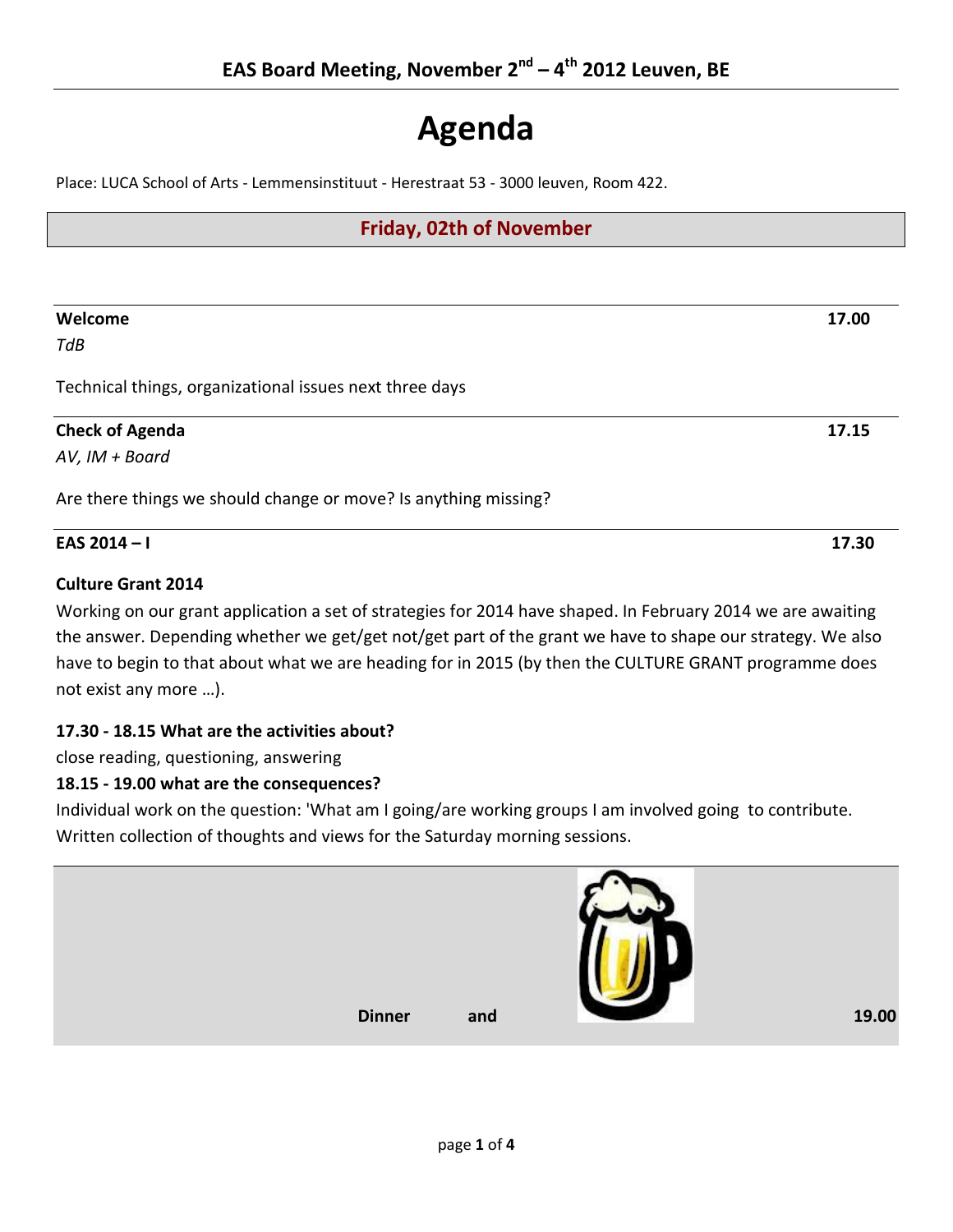## **Saturday, 3rd of November**

#### **EAS 2014 – II 09.00**

*all*

*all*

*MS*

• Partner-Interviews • Collection of ideas on four posters. • Discussion **Coffee break EAS 2014 – III 11.15** Targeting funding for research projects, Primary Research project • Collaboration forms with other Networks (ISME, EMC, EMU, AEC (country mappings?)) *AV, SH, all* Decisions on next steps. **Lunch (Sandwiches) 13.00 EAS Conference 2013 14.15** General Things – visiting the rooms, TdB National Associations Meeting, AV • NC-meeting, EK • NEW Countries-meeting, AV  $\bullet$  SF, BR (30') – or on Sunday?? DSF, MS (45') Learning Outcomes platform, current status, how can we work on it SH, AV, IM • Project Space at Conferences: Is this the right format? IM PRIME-group, how does it connect with EAS? IM **Coffee break 16.00-16.30**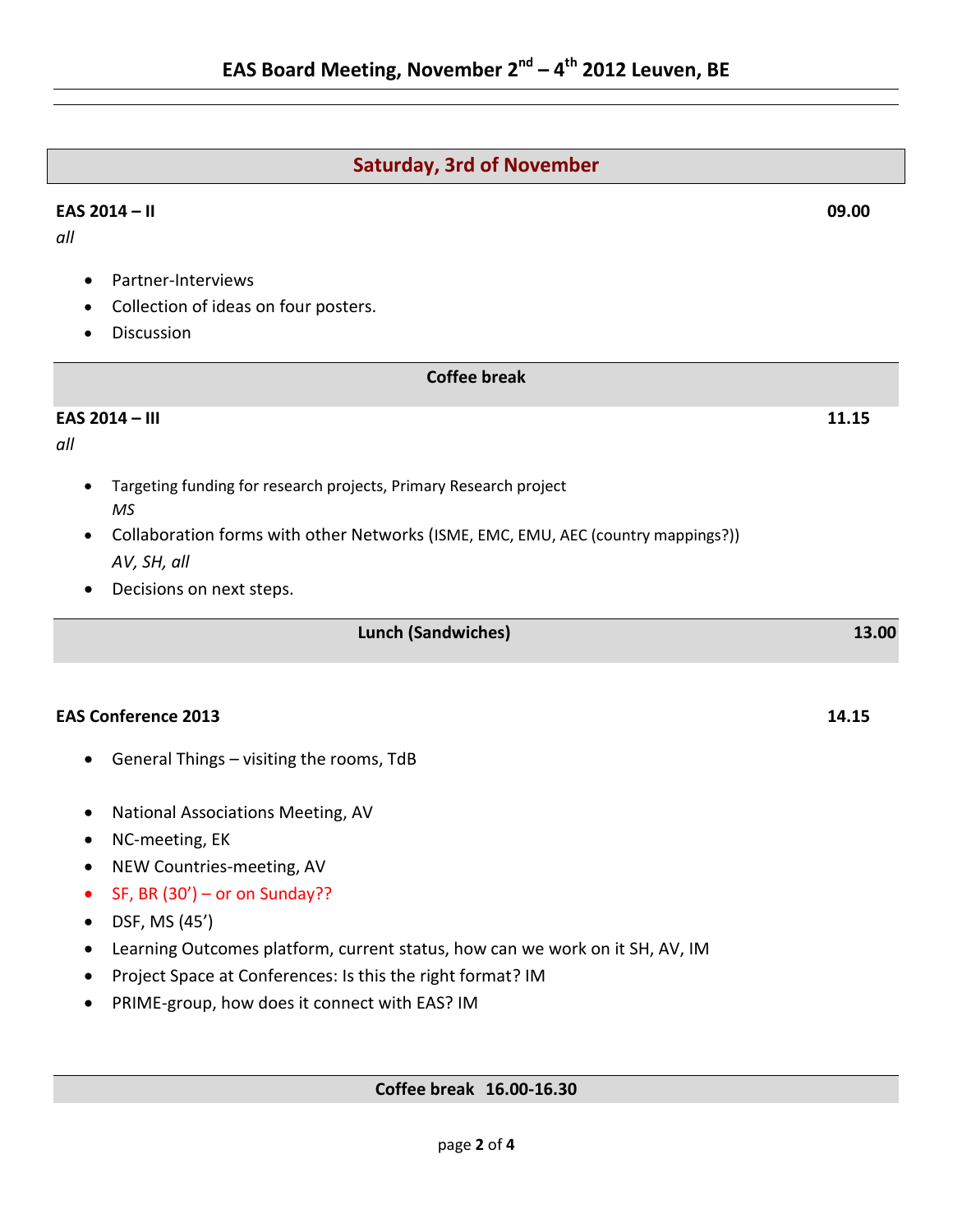#### **EAS Conferences - Concept 16.30**

- o Evaluation of Conferences, SH, IM
- o Official Agreement, TbB
- o Web-Visibility
- Review Processes (Research Papers, NC's Contributions, Clareness about the process)
- **•** Further Clarifications
	- o (Conferences 2015 + 2016)

o …

#### **EAS Conference 2014**

*NE*

#### **Membership**

*TdB, all*

- Membership Issues
- Strategy institutional membership

#### **End of the meeting 18.30**

**Dinner**